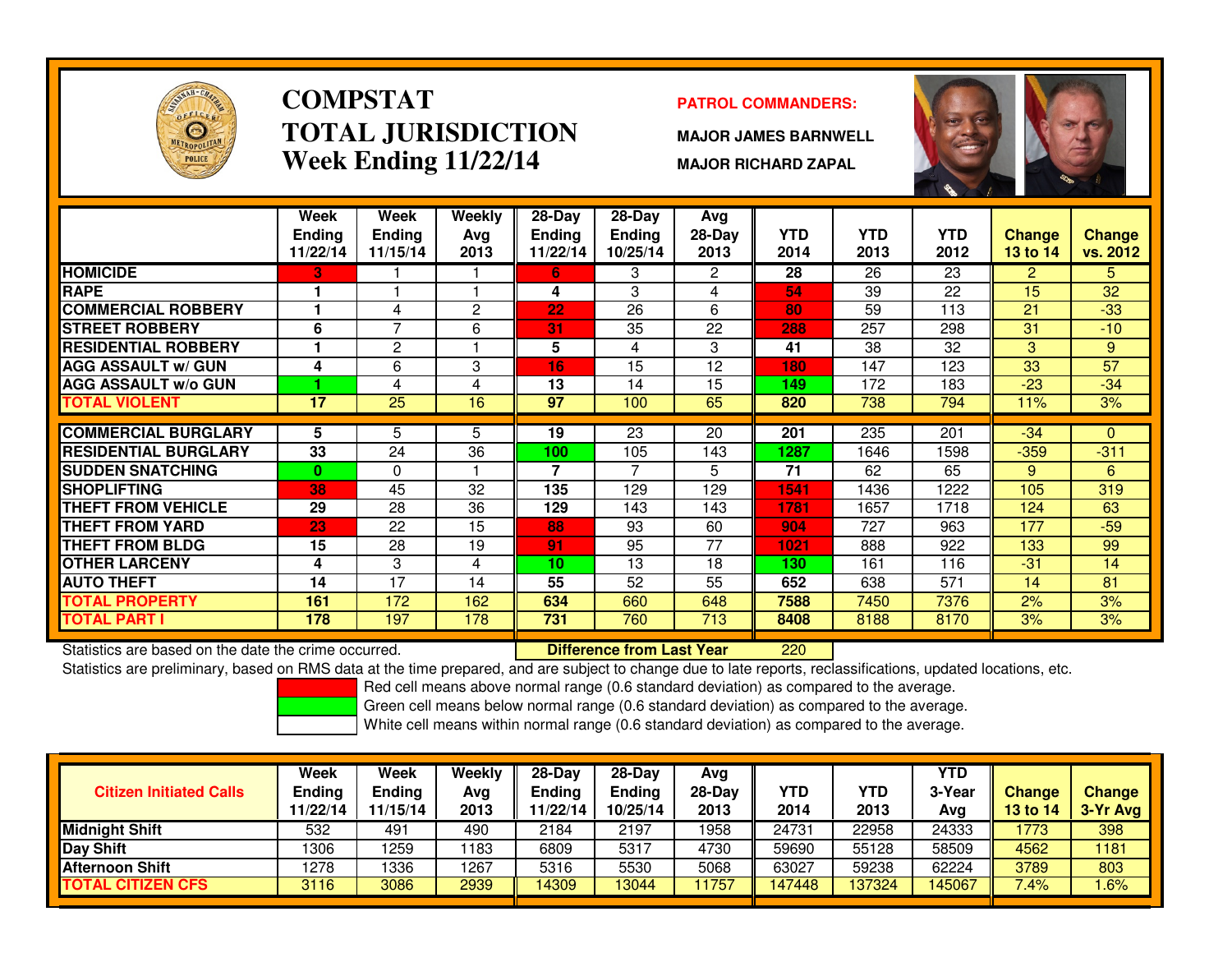

### **COMPSTATPRECINCT COMMANDER:**<br>A TITLA NALIDED TO TALCINE OF THE COMMAND PRECINCT OF THE COMMAND OF THE COMMAND OF THE COMMAND OF THE COMMAND OF THE COMMAND OF THE COMMAND OF THE COMMAND OF THE COMMAND OF THE COMMAND OF THE COMMAND **WEST CHATHAM PRECINCTWeek Ending 11/22/14**

**CAPT. CHARLES HALL**



|                             | Week<br><b>Ending</b><br>11/22/14 | Week<br><b>Ending</b><br>11/15/14 | <b>Weekly</b><br>Ava<br>2013 | $28 - Day$<br><b>Ending</b><br>11/22/14 | $28 - Day$<br><b>Ending</b><br>10/25/14 | <b>Avg</b><br>$28-Day$<br>2013 | <b>YTD</b><br>2014 | <b>YTD</b><br>2013   | <b>YTD</b><br>2012 | <b>Change</b><br>13 to 14 | <b>Change</b><br>vs. 2012 |
|-----------------------------|-----------------------------------|-----------------------------------|------------------------------|-----------------------------------------|-----------------------------------------|--------------------------------|--------------------|----------------------|--------------------|---------------------------|---------------------------|
| <b>HOMICIDE</b>             |                                   | 0                                 | 0                            |                                         | 0                                       | $\Omega$                       | $\mathbf{2}$       | $\mathbf{2}^{\circ}$ |                    | $\mathbf{0}$              |                           |
| <b>RAPE</b>                 | $\bf{0}$                          | 0                                 | 0                            | $\mathbf{0}$                            | $\Omega$                                |                                | 10                 | $\overline{7}$       | 8                  | 3                         | $\overline{2}$            |
| <b>COMMERCIAL ROBBERY</b>   |                                   | 0                                 | $\Omega$                     | 8                                       | 8                                       |                                | 16                 | 6                    | 20                 | 10                        | $-4$                      |
| <b>STREET ROBBERY</b>       | 0                                 |                                   | $\Omega$                     | $\mathbf{2}$                            | 3                                       | $\overline{2}$                 | 28                 | 25                   | 37                 | 3                         | $-9$                      |
| <b>RESIDENTIAL ROBBERY</b>  | н                                 | 2                                 | $\Omega$                     | 5.                                      | 4                                       |                                | 15                 | 6                    | 5                  | 9                         | 10                        |
| <b>AGG ASSAULT w/ GUN</b>   |                                   | 0                                 | $\Omega$                     |                                         | $\Omega$                                |                                | 16                 | 14                   | 14                 | 2                         | $\overline{2}$            |
| <b>AGG ASSAULT w/o GUN</b>  | $\bf{0}$                          | 0                                 |                              | 3                                       | 3                                       | 3                              | 18                 | 31                   | 25                 | $-13$                     | $-7$                      |
| <b>TOTAL VIOLENT</b>        | 4                                 | 3                                 | $\overline{2}$               | $\overline{20}$                         | 18                                      | 8                              | 105                | 91                   | 110                | 15%                       | $-5%$                     |
| <b>COMMERCIAL BURGLARY</b>  | 0                                 | 0                                 |                              | 3                                       | 4                                       | $\mathbf{2}^{\prime}$          | 46                 | 29                   | 29                 | 17                        | 17                        |
| <b>RESIDENTIAL BURGLARY</b> | 5                                 | 2                                 | 6                            | 14                                      | 15                                      | 25                             | 238                | 283                  | 272                | $-45$                     | $-34$                     |
| <b>SUDDEN SNATCHING</b>     | 0                                 | 0                                 | $\Omega$                     |                                         |                                         | $\Omega$                       | 6                  | 2                    | 10                 | $\overline{4}$            | $-4$                      |
| <b>SHOPLIFTING</b>          | 6                                 | 5                                 | 3                            | 18                                      | 15                                      | 12                             | 217                | 135                  | 115                | 82                        | 102                       |
| <b>THEFT FROM VEHICLE</b>   | 8                                 | 5                                 | 5                            | 31                                      | 28                                      | 21                             | 292                | 242                  | 239                | 50                        | 53                        |
| <b>THEFT FROM YARD</b>      | 5                                 | 4                                 | 2                            | 16                                      | 17                                      | 8                              | 144                | 89                   | 149                | 55                        | $-5$                      |
| <b>THEFT FROM BLDG</b>      | $\mathbf{2}$                      | 5                                 | 3                            | 12                                      | 13                                      | 11                             | 163                | 126                  | 143                | 37                        | 20                        |
| <b>OTHER LARCENY</b>        |                                   | 0                                 |                              |                                         | $\Omega$                                | $\overline{2}$                 | 26                 | 14                   | 19                 | 12                        | $\overline{7}$            |
| <b>AUTO THEFT</b>           | 4                                 | $\overline{7}$                    | 2                            | 12                                      | 13                                      | 9                              | 127                | 102                  | 81                 | 25                        | 46                        |
| <b>TOTAL PROPERTY</b>       | 31                                | 28                                | 23                           | 108                                     | 106                                     | 91                             | 1259               | 1022                 | 1057               | 23%                       | 19%                       |
| <b>TOTAL PART I</b>         | 35                                | 31                                | 25                           | 128                                     | 124                                     | 99                             | 1364               | 1113                 | 1167               | 23%                       | 17%                       |

Statistics are based on the date the crime occurred. **Difference from Last Year** 

<sup>251</sup>

Statistics are preliminary, based on RMS data at the time prepared, and are subject to change due to late reports, reclassifications, updated locations, etc.

Red cell means above normal range (0.6 standard deviation) as compared to the average.

Green cell means below normal range (0.6 standard deviation) as compared to the average.

| <b>Citizen Initiated Calls</b> | Week<br><b>Ending</b><br>11/22/14 | Week<br>Ending<br>11/15/14 | Weekly<br>Avg<br>2013 | 28-Day<br><b>Ending</b><br>11/22/14 | $28-Day$<br><b>Ending</b><br>10/25/14 | Avg<br>28-Day<br>2013 | YTD<br>2014 | YTD<br>2013 | <b>YTD</b><br>3-Year<br>Avg | <b>Change</b><br>13 to 14 | <b>Change</b><br>3-Yr Avg |
|--------------------------------|-----------------------------------|----------------------------|-----------------------|-------------------------------------|---------------------------------------|-----------------------|-------------|-------------|-----------------------------|---------------------------|---------------------------|
| <b>Midnight Shift</b>          | 122                               |                            | 97                    | 495                                 | 484                                   | 389                   | 4989        | 4514        | 4858                        | 475                       | 131                       |
| <b>Day Shift</b>               | 287                               | 262                        | 242                   | 2692                                | 115                                   | 967                   | 12270       | 1254        | 1894                        | 1016                      | 376                       |
| <b>Afternoon Shift</b>         | 295                               | 262                        | 259                   | 1076                                | 1079                                  | 1036                  | 13043       | 2090        | 12771                       | 953                       | 272                       |
| <b>TOTAL CITIZEN CFS</b>       | 704                               | 704                        | 598                   | 4263                                | 2678                                  | 2392                  | 30302       | 27858       | 29523                       | 8.8%                      | 2.6%                      |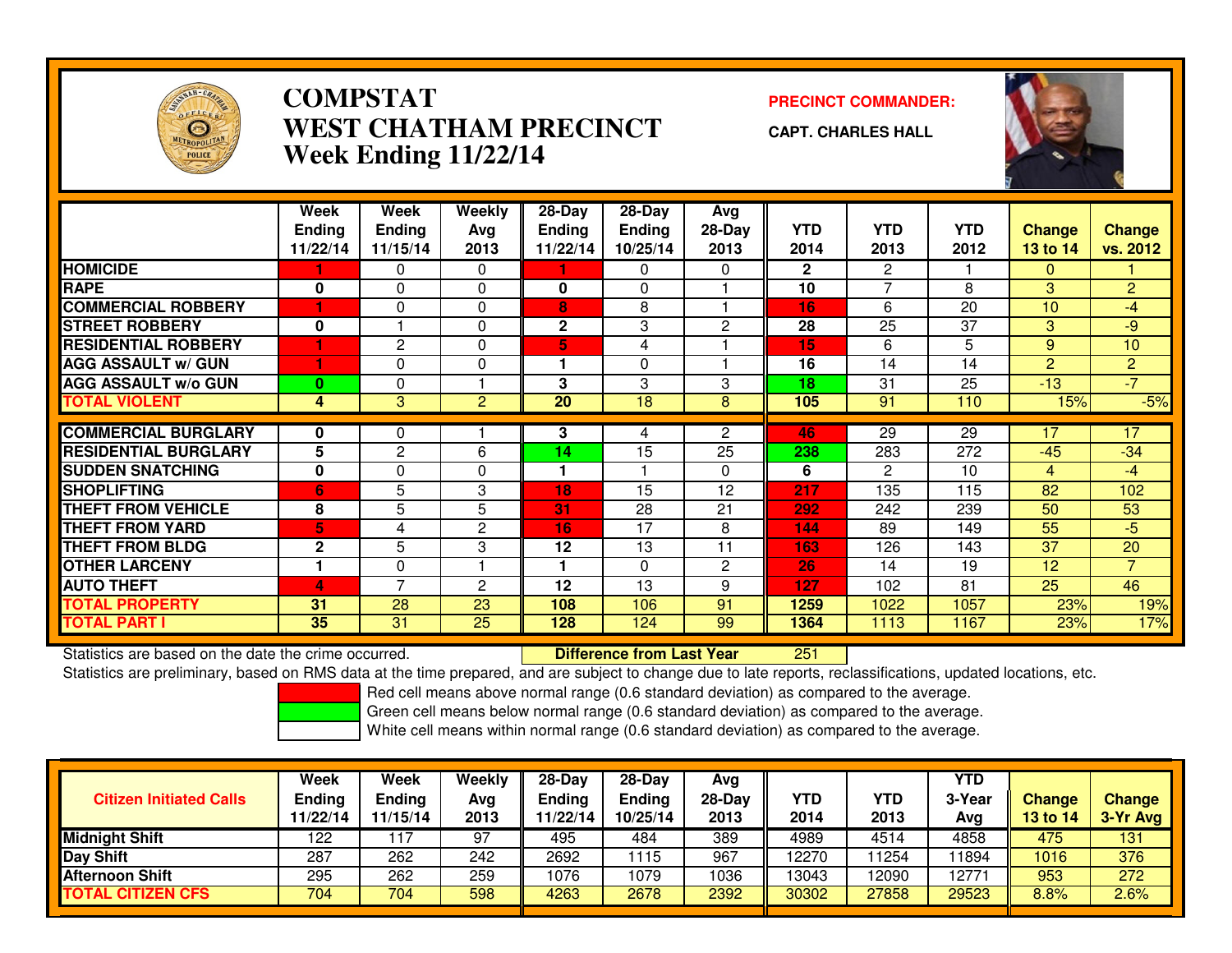

# **COMPSTATDOWNTOWN PRECINCTWeek Ending 11/22/14**

### **PRECINCT COMMANDER:**

#### **CAPT. BEN HERRON**

<sup>171</sup>



|                             | Week<br><b>Ending</b><br>11/22/14 | Week<br><b>Ending</b><br>11/15/14 | Weekly<br>Avg<br>2013 | $28-Day$<br><b>Ending</b><br>11/22/14 | $28-Day$<br><b>Ending</b><br>10/25/14 | Avg<br>28-Day<br>2013 | <b>YTD</b><br>2014 | <b>YTD</b><br>2013 | <b>YTD</b><br>2012 | <b>Change</b><br>13 to 14 | <b>Change</b><br>vs. 2012 |
|-----------------------------|-----------------------------------|-----------------------------------|-----------------------|---------------------------------------|---------------------------------------|-----------------------|--------------------|--------------------|--------------------|---------------------------|---------------------------|
| <b>HOMICIDE</b>             | 0                                 |                                   | $\Omega$              | $\mathbf{2}$                          | 2                                     |                       | 5.                 | 9                  | 8                  | $-4$                      | $-3$                      |
| <b>RAPE</b>                 | 1                                 | $\Omega$                          | 0                     |                                       | $\Omega$                              |                       | 11                 | 9                  | 5                  | 2                         | 6                         |
| <b>COMMERCIAL ROBBERY</b>   | $\bf{0}$                          | $\Omega$                          | 0                     |                                       |                                       |                       | $\overline{7}$     | 9                  | 10                 | $-2$                      | $\overline{3}$            |
| <b>STREET ROBBERY</b>       | $\mathbf{2}$                      | 2                                 | 2                     | 13                                    | 13                                    | 8                     | 79                 | 99                 | 88                 | $-20$                     | $-9$                      |
| <b>RESIDENTIAL ROBBERY</b>  | $\bf{0}$                          | $\Omega$                          | 0                     | 0                                     | 0                                     |                       | $\mathbf{2}$       | 8                  | 6                  | $-6$                      | $-4$                      |
| <b>AGG ASSAULT w/ GUN</b>   | $\overline{2}$                    | 2                                 |                       | 5                                     | 3                                     | 3                     | 37                 | 33                 | 22                 | 4                         | 15                        |
| <b>AGG ASSAULT w/o GUN</b>  |                                   | 2                                 | ٠                     | 3                                     | $\overline{c}$                        | 4                     | 36                 | 41                 | 57                 | $-5$                      | $-21$                     |
| <b>TOTAL VIOLENT</b>        | $6\overline{6}$                   | $\overline{7}$                    | 4                     | $\overline{25}$                       | $\overline{21}$                       | $\overline{18}$       | 177                | 208                | 196                | $-15%$                    | $-10%$                    |
|                             |                                   |                                   |                       |                                       |                                       |                       |                    |                    |                    |                           |                           |
| <b>COMMERCIAL BURGLARY</b>  | $\mathbf{2}$                      |                                   |                       | 3                                     | $\mathbf{2}$                          | 3                     | 39                 | 33                 | 29                 | 6                         | 10 <sup>°</sup>           |
| <b>RESIDENTIAL BURGLARY</b> |                                   | 5                                 | 3                     | 8                                     | 12                                    | 13                    | 115                | 150                | 138                | $-35$                     | $-23$                     |
| <b>SUDDEN SNATCHING</b>     | $\bf{0}$                          | $\Omega$                          |                       | 3                                     | 3                                     | $\mathbf{2}$          | 29                 | 30                 | 30                 | $-1$                      | -1                        |
| <b>SHOPLIFTING</b>          | 5                                 | 3                                 | 4                     | 16                                    | 16                                    | 17                    | 202                | 190                | 124                | 12                        | $\overline{78}$           |
| <b>THEFT FROM VEHICLE</b>   | 8                                 | 5                                 | $\overline{7}$        | 22                                    | 18                                    | 29                    | 446                | 336                | 354                | 110                       | 92                        |
| <b>THEFT FROM YARD</b>      | 5                                 | 7                                 | 4                     | 25                                    | 29                                    | 18                    | 249                | 218                | 228                | 31                        | 21                        |
| <b>THEFT FROM BLDG</b>      | 4                                 | 8                                 | 4                     | 28                                    | 34                                    | 15                    | 244                | 169                | 217                | 75                        | 27                        |
| <b>OTHER LARCENY</b>        |                                   | $\overline{2}$                    |                       | 3                                     | 5                                     | 4                     | 27                 | 39                 | 25                 | $-12$                     | $\overline{2}$            |
| <b>AUTO THEFT</b>           | $\mathbf{2}$                      | $\Omega$                          | 2                     | 6                                     | 5                                     | 9                     | 125                | 109                | 89                 | 16                        | 36                        |
| <b>TOTAL PROPERTY</b>       | 28                                | 31                                | 27                    | 114                                   | 124                                   | 110                   | 1476               | 1274               | 1234               | 16%                       | 20%                       |
| <b>TOTAL PART I</b>         | 34                                | 38                                | 32                    | 139                                   | 145                                   | 128                   | 1653               | 1482               | 1430               | 12%                       | 16%                       |

Statistics are based on the date the crime occurred. **Difference from Last Year** 

Statistics are preliminary, based on RMS data at the time prepared, and are subject to change due to late reports, reclassifications, updated locations, etc.

Red cell means above normal range (0.6 standard deviation) as compared to the average.

Green cell means below normal range (0.6 standard deviation) as compared to the average.

| <b>Citizen Initiated Calls</b> | Week<br><b>Ending</b><br>11/22/14 | Week<br><b>Ending</b><br>11/15/14 | Weekly<br>Avg<br>2013 | $28-Dav$<br><b>Ending</b><br>11/22/14 | 28-Day<br><b>Ending</b><br>10/25/14 | Avg<br>28-Day<br>2013 | YTD<br>2014 | YTD<br>2013 | <b>YTD</b><br>3-Year<br>Avg | <b>Change</b><br><b>13 to 14</b> | <b>Change</b><br>3-Yr Avg |
|--------------------------------|-----------------------------------|-----------------------------------|-----------------------|---------------------------------------|-------------------------------------|-----------------------|-------------|-------------|-----------------------------|----------------------------------|---------------------------|
| <b>Midnight Shift</b>          | 99                                | 106                               | 107                   | 47 <sup>4</sup>                       | 489                                 | 428                   | 5427        | 5059        | 5381                        | 368                              | 46                        |
| Day Shift                      | 216                               | 264                               | 208                   | 972                                   | 983                                 | 832                   | 10445       | 9804        | 10226                       | 641                              | 219                       |
| <b>Afternoon Shift</b>         | 222                               | 230                               | 226                   | 1014                                  | 1079                                | 905                   | 1580        | 10708       | 1110                        | 872                              | 470                       |
| <b>TOTAL CITIZEN CFS</b>       | 537                               | 600                               | 541                   | 2457                                  | 2551                                | 2165                  | 27452       | 25571       | 26717                       | 7.4%                             | 2.8%                      |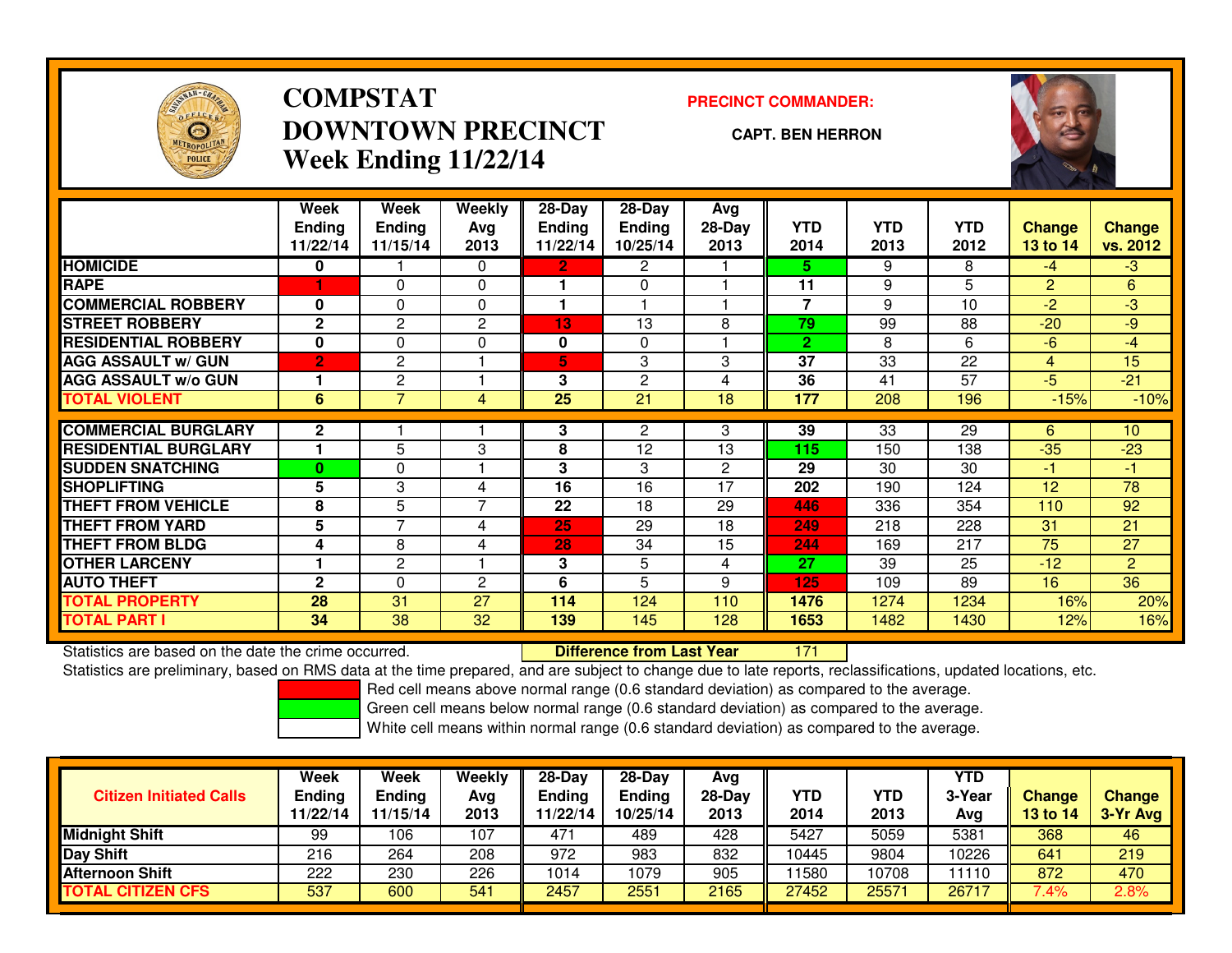

# **COMPSTATCENTRAL PRECINCT** CAPT. DEVONN ADAMS **Week Ending 11/22/14**

**PRECINCT COMMANDER:**



|                             | Week<br><b>Endina</b><br>11/22/14 | Week<br><b>Ending</b><br>11/15/14 | Weekly<br>Ava<br>2013 | $28$ -Day<br><b>Endina</b><br>11/22/14 | $28$ -Day<br><b>Ending</b><br>10/25/14 | Avg<br>$28-Day$<br>2013 | <b>YTD</b><br>2014 | <b>YTD</b><br>2013 | <b>YTD</b><br>2012 | <b>Change</b><br>13 to 14 | <b>Change</b><br>vs. 2012 |
|-----------------------------|-----------------------------------|-----------------------------------|-----------------------|----------------------------------------|----------------------------------------|-------------------------|--------------------|--------------------|--------------------|---------------------------|---------------------------|
| <b>HOMICIDE</b>             |                                   | 0                                 | 0                     | $\overline{2}$                         |                                        |                         | 13                 | 9                  | 8                  | 4                         | 5.                        |
| <b>RAPE</b>                 | 0                                 | 0                                 | $\Omega$              | $\mathbf{0}$                           | $\Omega$                               | $\Omega$                | 9                  | 6                  | $\mathbf{2}$       | 3                         | 7                         |
| <b>COMMERCIAL ROBBERY</b>   | $\bf{0}$                          | 0                                 | 0                     | $\mathbf{2}$                           | $\mathbf{2}$                           |                         | 14                 | 12                 | 19                 | $\overline{2}$            | $-5$                      |
| <b>STREET ROBBERY</b>       |                                   | 3                                 |                       | 8                                      | 11                                     | 5                       | 92                 | 61                 | 83                 | 31                        | 9                         |
| <b>RESIDENTIAL ROBBERY</b>  | $\bf{0}$                          | $\Omega$                          | 0                     | 0                                      | $\Omega$                               |                         | 6                  | 6                  | 3                  | $\Omega$                  | 3                         |
| <b>AGG ASSAULT w/ GUN</b>   |                                   | 2                                 |                       | 4                                      | 4                                      | 4                       | 71                 | 48                 | 46                 | 23                        | 25                        |
| <b>AGG ASSAULT w/o GUN</b>  | $\bf{0}$                          |                                   |                       | 2                                      | 2                                      | 4                       | 39                 | 47                 | 41                 | -8                        | $-2$                      |
| <b>TOTAL VIOLENT</b>        | 3                                 | 6                                 | 4                     | 18                                     | 20                                     | 17                      | 244                | 189                | 202                | 29%                       | 21%                       |
| <b>COMMERCIAL BURGLARY</b>  | 0                                 |                                   | $\overline{2}$        | 5                                      | 8                                      |                         | 42                 | 82                 | 43                 | $-40$                     |                           |
| <b>RESIDENTIAL BURGLARY</b> | 10                                | 8                                 | 9                     | 28                                     | 32                                     | 37                      | 399                | 420                | 457                | $-21$                     | $-58$                     |
| <b>SUDDEN SNATCHING</b>     | 0                                 | 0                                 | 0                     | 2                                      | 2                                      |                         | 15                 | 12                 | 10                 | 3                         | 5                         |
| <b>SHOPLIFTING</b>          | $\bf{0}$                          | 4                                 | $\mathbf{2}$          | 7                                      | 9                                      | 8                       | 89                 | 88                 | 42                 |                           | $\overline{47}$           |
| <b>THEFT FROM VEHICLE</b>   | 6                                 | 6                                 | 9                     | 32                                     | 39                                     | 36                      | 425                | 424                | 410                | и                         | 15                        |
| <b>THEFT FROM YARD</b>      |                                   |                                   |                       |                                        |                                        |                         |                    |                    |                    |                           |                           |
|                             | 6                                 | 3                                 | 4                     | 19                                     | 19                                     | 16                      | 239                | 201                | 242                | 38                        | $-3$                      |
| <b>THEFT FROM BLDG</b>      | $\overline{2}$                    | 6                                 | 4                     | 19                                     | 18                                     | 17                      | 213                | 187                | 145                | 26                        | 68                        |
| <b>OTHER LARCENY</b>        |                                   |                                   |                       | 4                                      | 3                                      | 4                       | 20                 | 29                 | 14                 | $-9$                      | 6                         |
| <b>AUTO THEFT</b>           | 4                                 | 3                                 | 4                     | 15                                     | 14                                     | 17                      | 202                | 195                | 138                | $\overline{7}$            | 64                        |
| <b>TOTAL PROPERTY</b>       | 29                                | 32                                | 35                    | 131                                    | 144                                    | 142                     | 1644               | 1638               | 1501               | 0%                        | 10%                       |
| <b>TOTAL PART I</b>         | 32                                | 38                                | 40                    | 149                                    | 164                                    | 159                     | 1888               | 1827               | 1703               | 3%                        | 11%                       |

Statistics are based on the date the crime occurred. **Difference from Last Year** 

Statistics are based on the date the crime occurred.<br>Statistics are preliminary, based on RMS data at the time prepared, and are subject to change due to late reports, reclassifications, updated locations, etc.

Red cell means above normal range (0.6 standard deviation) as compared to the average.

Green cell means below normal range (0.6 standard deviation) as compared to the average.

| <b>Citizen Initiated Calls</b> | Week<br>Ending<br>11/22/14 | Week<br>Ending<br>11/15/14 | Weekly<br>Avg<br>2013 | $28-Day$<br>Ending<br>11/22/14 | $28-Day$<br><b>Ending</b><br>10/25/14 | Avg<br>$28-Dav$<br>2013 | YTD<br>2014 | YTD<br>2013 | <b>YTD</b><br>3-Year<br>Avg | <b>Change</b><br><b>13 to 14</b> | <b>Change</b><br>3-Yr Avg |
|--------------------------------|----------------------------|----------------------------|-----------------------|--------------------------------|---------------------------------------|-------------------------|-------------|-------------|-----------------------------|----------------------------------|---------------------------|
| Midnight Shift                 | 103                        | 103                        | 105                   | 431                            | 442                                   | 419                     | 5360        | 4959        | 5262                        | 401                              | 98                        |
| Day Shift                      | 269                        | 236                        | 249                   | 1042                           | 1037                                  | 996                     | 12506       | 1574        | 1812                        | 932                              | 694                       |
| <b>Afternoon Shift</b>         | 253                        | 283                        | 263                   | 1068                           | 115                                   | 1050                    | 12810       | 2306        | 13006                       | 504                              | $-196$                    |
| <b>TOTAL CITIZEN CFS</b>       | 625                        | 622                        | 616                   | 2541                           | 2594                                  | 2465                    | 30676       | 28839       | 30080                       | 6.4%                             | 2.0%                      |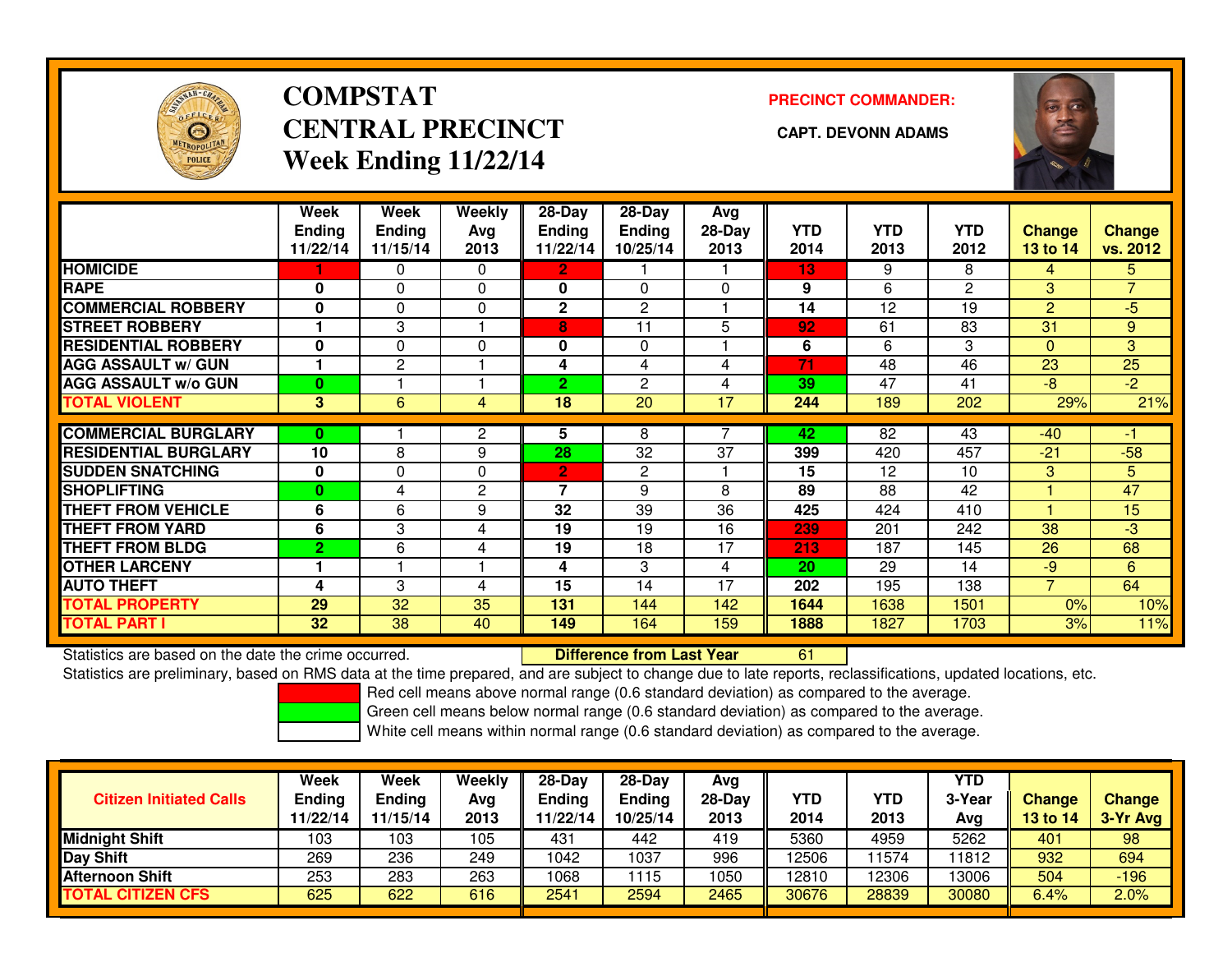

## **COMPSTAT PRECINCT COMMANDER: SOUTHSIDE PRECINCT CAPT. TERRY SHOOPWeek Ending 11/22/14**



|                             | Week<br><b>Ending</b><br>11/22/14 | Week<br><b>Ending</b><br>11/15/14 | <b>Weekly</b><br>Avg<br>2013 | $28$ -Day<br><b>Ending</b><br>11/22/14 | $28-Day$<br><b>Ending</b><br>10/25/14 | Avg<br>28-Day<br>2013 | <b>YTD</b><br>2014 | <b>YTD</b><br>2013 | <b>YTD</b><br>2012 | Change<br>13 to 14 | <b>Change</b><br>vs. 2012 |
|-----------------------------|-----------------------------------|-----------------------------------|------------------------------|----------------------------------------|---------------------------------------|-----------------------|--------------------|--------------------|--------------------|--------------------|---------------------------|
| <b>HOMICIDE</b>             | 0                                 | $\Omega$                          | $\Omega$                     | 0                                      | 0                                     | $\Omega$              | $\mathbf{2}$       | 4                  |                    | $-2$               |                           |
| <b>RAPE</b>                 | 0                                 |                                   | 0                            | $\mathbf{2}$                           | $\mathbf{2}^{\prime}$                 |                       | 9                  | 9                  | 4                  | $\Omega$           | 5                         |
| <b>COMMERCIAL ROBBERY</b>   | 0                                 | 4                                 | $\Omega$                     | 9                                      | 12                                    | $\overline{2}$        | 29                 | 20                 | 35                 | 9                  | $-6$                      |
| <b>STREET ROBBERY</b>       |                                   | 0                                 |                              |                                        |                                       | 3                     | 47                 | 30                 | 47                 | 17                 | $\mathbf{0}$              |
| <b>RESIDENTIAL ROBBERY</b>  | $\bf{0}$                          | $\Omega$                          | $\Omega$                     | $\bf{0}$                               | $\Omega$                              |                       | 11                 | 8                  | 10                 | 3                  |                           |
| <b>AGG ASSAULT w/ GUN</b>   | 0                                 |                                   | $\Omega$                     |                                        | $\mathbf{2}$                          |                       | 13                 | 15                 | 14                 | $-2$               | $-1$                      |
| <b>AGG ASSAULT w/o GUN</b>  | 0                                 | 0                                 | $\Omega$                     | $\mathbf{2}$                           | 2                                     | 2                     | 18                 | 24                 | 27                 | $-6$               | -9                        |
| <b>TOTAL VIOLENT</b>        |                                   | 6                                 | $\overline{2}$               | 15                                     | 19                                    | 10                    | 129                | 110                | 138                | 17%                | $-7%$                     |
| <b>COMMERCIAL BURGLARY</b>  | $\mathbf{2}$                      | $\overline{2}$                    |                              | 6                                      | 6                                     | 4                     | 38                 | 49                 | 64                 | $-11$              | $-26$                     |
| <b>RESIDENTIAL BURGLARY</b> | 11                                | 2                                 | 8                            | 26                                     | 20                                    | 31                    | 215                | 354                | 335                | $-139$             | $-120$                    |
| <b>SUDDEN SNATCHING</b>     | 0                                 | $\Omega$                          | $\Omega$                     |                                        |                                       |                       | 11                 | 11                 | 8                  | $\Omega$           | 3                         |
| <b>ISHOPLIFTING</b>         | 12                                | 13                                | 15                           | 39                                     | 37                                    | 58                    | 580                | 662                | 658                | $-82$              | $-78$                     |
| <b>THEFT FROM VEHICLE</b>   |                                   | 6                                 | 7                            | 25                                     | 31                                    | 28                    | 330                | 314                | 365                | 16                 | $-35$                     |
| <b>THEFT FROM YARD</b>      | $\mathbf 2$                       | 3                                 | 2                            | 12                                     | 12                                    | 8                     | 110                | 101                | 156                | 9                  | $-46$                     |
| <b>THEFT FROM BLDG</b>      | 4                                 | 5                                 | 5                            | 20                                     | 20                                    | 19                    | 202                | 229                | 227                | $-27$              | $-25$                     |
| <b>OTHER LARCENY</b>        | $\bf{0}$                          | $\Omega$                          |                              | $\mathbf{0}$                           | $\mathbf{2}^{\prime}$                 | 4                     | 27                 | 43                 | 25                 | $-16$              | $\overline{2}$            |
| <b>AUTO THEFT</b>           | $\bf{0}$                          |                                   | $\overline{c}$               | 9                                      | 11                                    | 9                     | 85                 | 100                | 151                | $-15$              | $-66$                     |
| <b>TOTAL PROPERTY</b>       | 32                                | 32                                | 41                           | 138                                    | 140                                   | 163                   | 1598               | 1863               | 1989               | $-14%$             | $-20%$                    |
| <b>TOTAL PART I</b>         | 33                                | 38                                | 43                           | 153                                    | 159                                   | 173                   | 1727               | 1973               | 2127               | $-12%$             | $-19%$                    |

Statistics are based on the date the crime occurred. **Difference from Last Year** 

-246

Statistics are preliminary, based on RMS data at the time prepared, and are subject to change due to late reports, reclassifications, updated locations, etc.

Red cell means above normal range (0.6 standard deviation) as compared to the average.

Green cell means below normal range (0.6 standard deviation) as compared to the average.

| <b>Citizen Initiated Calls</b> | Week<br><b>Ending</b><br>11/22/14 | Week<br><b>Ending</b><br>11/15/14 | Weekly<br>Avg<br>2013 | $28$ -Dav<br>Ending<br>1/22/14 | $28-Dav$<br><b>Ending</b><br>10/25/14 | Avg<br>$28-Day$<br>2013 | <b>YTD</b><br>2014 | YTD<br>2013 | <b>YTD</b><br>3-Year<br>Avg | <b>Change</b><br>13 to 14 | <b>Change</b><br>3-Yr Avg |
|--------------------------------|-----------------------------------|-----------------------------------|-----------------------|--------------------------------|---------------------------------------|-------------------------|--------------------|-------------|-----------------------------|---------------------------|---------------------------|
| <b>Midnight Shift</b>          | 97                                | 88                                | 86                    | 372                            | 391                                   | 343                     | 4240               | 3964        | 421                         | 276                       | 29                        |
| <b>Day Shift</b>               | 275                               | 238                               | 238                   | 1059                           | 1091                                  | 950                     | 12111              | 1003        | '1812                       | 1108                      | 299                       |
| <b>Afternoon Shift</b>         | 234                               | 264                               | 244                   | 1030                           | 1053                                  | 976                     | 12049              | 1283        | 1892                        | 766                       | 157                       |
| <b>TOTAL CITIZEN CFS</b>       | 606                               | 590                               | 567                   | 2461                           | 2535                                  | 2269                    | 28400              | 26250       | 27914                       | 8.2%                      | $.7\%$                    |
|                                |                                   |                                   |                       |                                |                                       |                         |                    |             |                             |                           |                           |